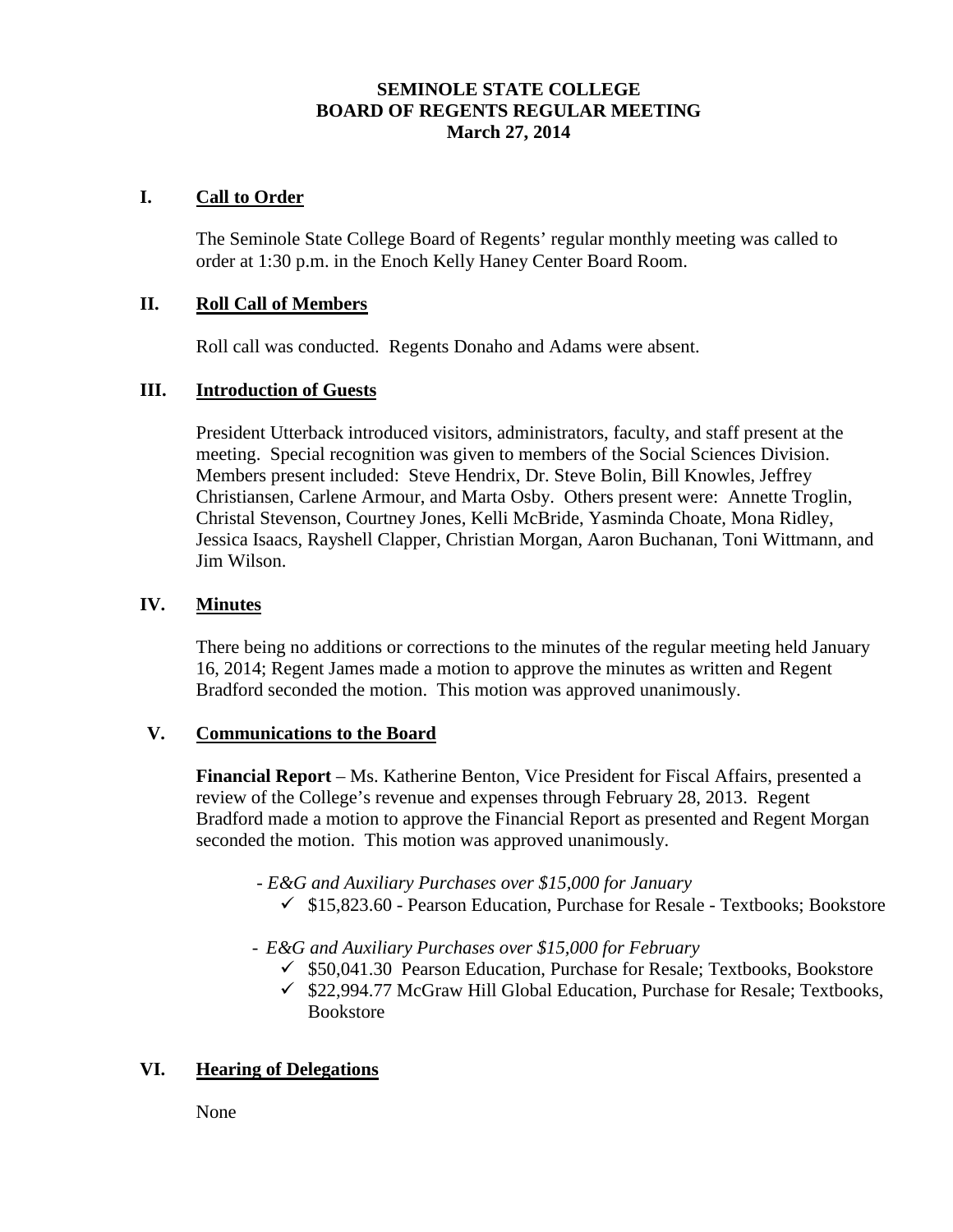**Minutes** SSC Board of Regents Regular Meeting March 27, 2014 Page 2

# **VII. President's Report**

President Utterback discussed items under the President's Report and the Business portion of the agenda by utilizing a PowerPoint presentation. (See enclosed copy of the PowerPoint presentation)

*Personnel Update –* President Utterback informed the Board that Shaina Moon has been hired as the Talent Search Advisor, Jonea Rima has been hired as Head Volleyball Coach. Fred Bunyan, Professor of Business submitted a letter of retirement and Debbie Hammond, Admissions Clerk was honored at a retirement reception. Regent Mike Ervin has submitted a letter of resignation as Board member and Alfreda Paiva has resigned as Talent Search Advisor.

*Campus Activities*– President Utterback told the Board members about several recent and upcoming campus activities. These were:

- Southeast Oklahoma Legislative Tour, January 23<sup>rd</sup>
- 2014 Global Studies Scholarship Recipients Cole Kilpatrick and Katie Scott
- Trojan Baseball Kick-Off Banquet, February  $8<sup>th</sup>$
- Women's Leadership Luncheon, February  $4<sup>th</sup>$
- Higher Education Day, February  $11^{th}$
- 2014 Nigh Institute Scholar Carson Sosbee
- Oklahoma Academic Mind Games Challenge
- Seminole Chamber of Commerce honored SSC Personnel Dave Helseth and Chris Parsons
- Native American Literature Students visited the American Indian Cultural Center and Museum under Construction
- Black Heritage Month Observance February
- Counselor's Workshop, February  $27<sup>th</sup>$
- President Utterback received the Big Bird Award from OETA
- Clayton Powell was selected for the All-Oklahoma Academic Team
- Ally Hanan was selected for the OACC Scholarship
- The President's Leadership Class visited the Oklahoma Weather Center and the OG+E Konawa Plant
- The SSC Educational Foundation purchased a property north of the campus
- The OSRHE Economic Development Partnership Award presentation was held on March  $11<sup>th</sup>$
- The Seminole Producer did a story about Lloyd Simmons and his legacy
- Bill Wantland donated the Seminole Junior College National Debate Trophy to the College
- The Danish students arrived for a two-week stay
- The SSC Nursing program received a renewed 5-year accreditation
- A student group visited New York City during spring break
- Edgar Cruz, guitarist and David B. Hooten, Trumpet Soloist will be performing on campus on March 31<sup>st</sup>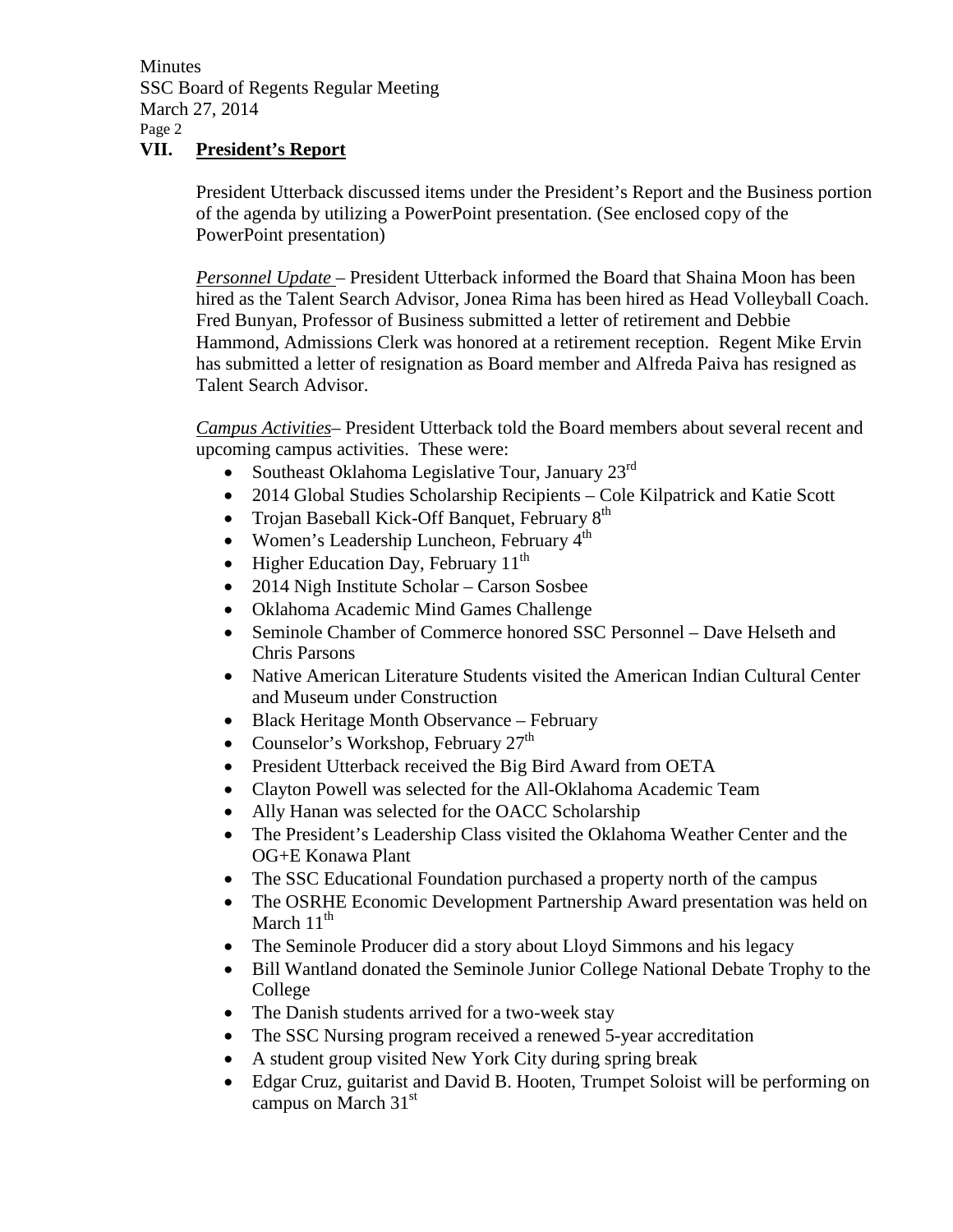**Minutes** SSC Board of Regents Regular Meeting March 27, 2014 Page 3

## **VIII. Business**

**Recommendation to Enter into Executive Session** – President Utterback gave the Regents the option of entering into executive session to discuss personnel matters. Regent James made a motion to enter into executive session and Regent Bradford seconded this motion.

**Consideration of Approval to Grant Tenure to Mrs. Mona Ridley**– President Utterback presented the Board with a copy of the tenure application for Mona Ridley and a letter of recommendation from Dr. Melanie Croy, Vice President for Academic Affairs. President Utterback recommended approval of her tenure. Regent Bradford made a motion to approve tenure for Mrs. Mona Ridley and Regent Morgan seconded this motion. This motion was approved unanimously.

**Consideration of Approval to Grant Tenure to Ms. Christal Stevenson** – President Utterback presented the Board with a copy of the tenure application for Ms. Christal Stevenson and a letter of recommendation from Dr. Melanie Croy, Vice President for Academic Affairs. President Utterback recommended approval of her tenure. Regent Bradford made a motion to approve tenure for Ms. Christal Stevenson and Regent Morgan seconded this motion. This motion was approved unanimously.

**Consideration of Approval to Grant Tenure to Mr. Jeffrey Christansen** – President Utterback presented the Board with a copy of the tenure application for Mr. Jeffrey Christansen and a letter of recommendation from Dr. Melanie Croy, Vice President for Academic Affairs. President Utterback recommended approval of his tenure. Regent Bradford made a motion to approve tenure for Mr. Jeffrey Christansen and Regent Morgan seconded this motion. This motion was approved unanimously.

**Consideration of Approval to Grant Tenure to Dr. Linda Goeller**– President Utterback presented the Board with a copy of the tenure application for Dr. Linda Goeller and a letter of recommendation from Dr. Melanie Croy, Vice President for Academic Affairs. President Utterback recommended approval of her tenure. Regent Bradford made a motion to approve tenure for Dr. Linda Goeller and Regent Morgan seconded this motion. This motion was approved unanimously.

**Approval of Increase in Room and Board** – President Utterback presented the Board with a memo from Vice President Benton which recommended a 2.61% increase in room and board for FY2014-2015. President Utterback stated that this increase will cover an increase in Sodexo's contract. Regent James made a motion to approve the increase in room and board and Regent Morgan seconded this motion. This motion was approved unanimously.

**Discussion and Vote on Bid for the Construction of the Dan and Andrea Boren Center** – President Utterback presented the Board with information about the bids received for the construction of the Dan and Andrea Boren Center. President Utterback